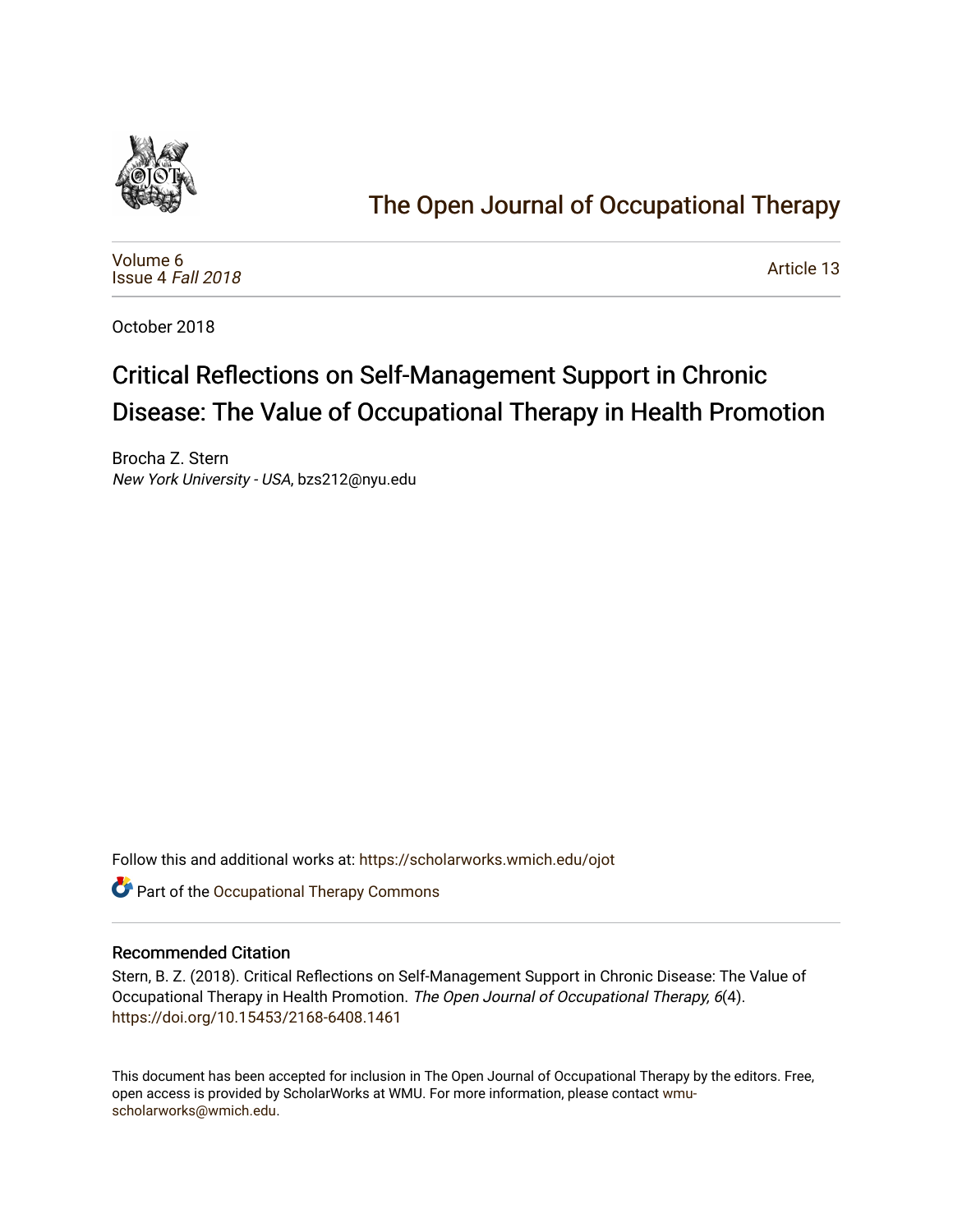## Critical Reflections on Self-Management Support in Chronic Disease: The Value of Occupational Therapy in Health Promotion

### **Comments**

The author reports no conflicts of interest to disclose.

### Keywords

ethics, medicine, occupational therapy, philosophy

#### Cover Page Footnote

Portions of this manuscript were developed in partial fulfillment of the requirements for the Doctor of Philosophy degree in Occupational Therapy at the Steinhardt School of Culture, Education, and Human Development at New York University.

Credentials Display Brocha Z. Stern, MOT, OTR/L, CHT

Copyright transfer agreements are not obtained by The Open Journal of Occupational Therapy (OJOT). Reprint permission for this Opinions in the Profession should be obtained from the corresponding author(s). Click [here](https://scholarworks.wmich.edu/ojot/policies.html#rights) to view our open access statement regarding user rights and distribution of this Opinions in the Profession.

DOI: 10.15453/2168-6408.1461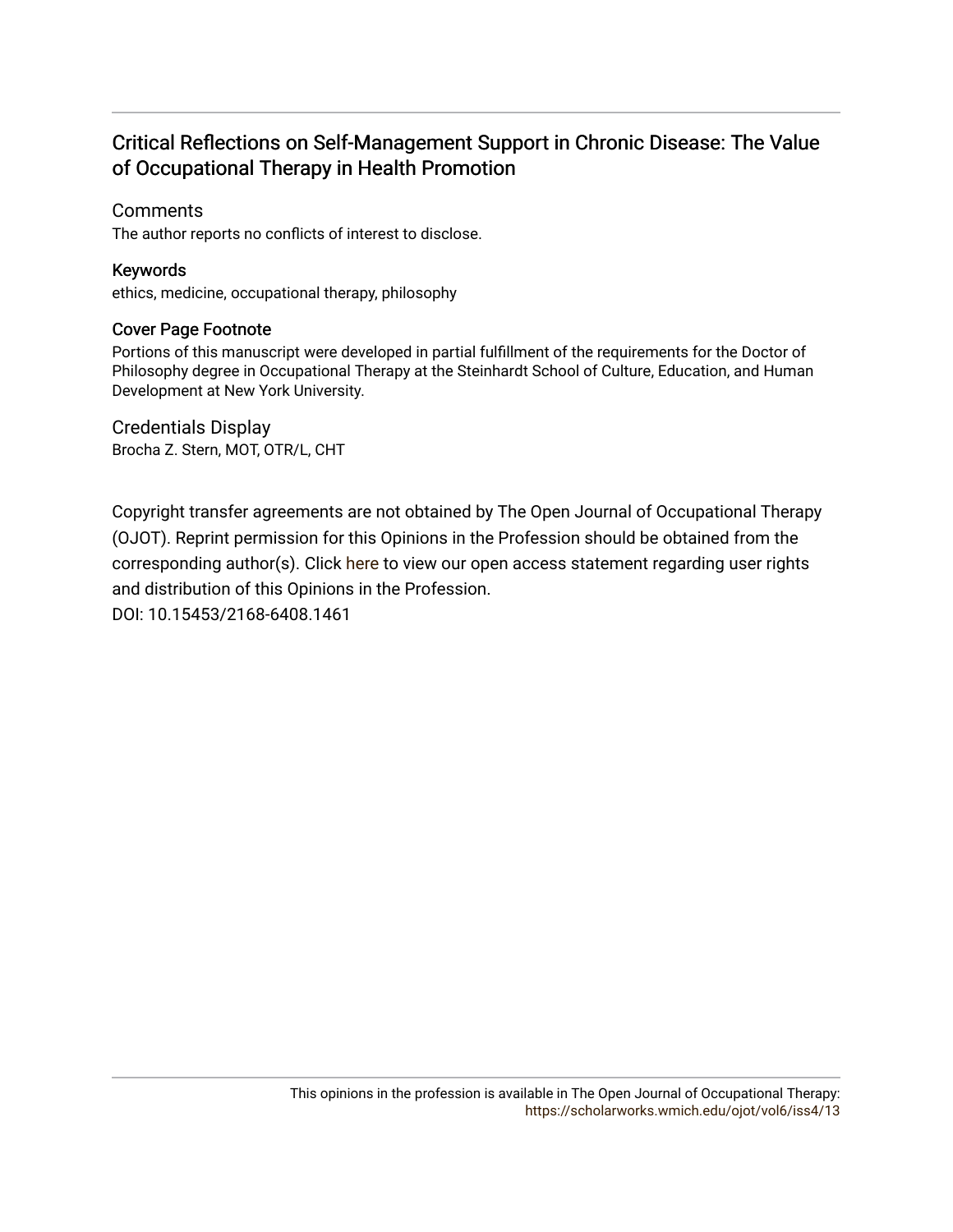Amid debate regarding the particulars of reform, the landscape of health care is changing. The increasing burden of chronic disease, combined with a recognition of soaring health care costs, demands a reexamination of established models of care. Traditional services are reactive and emphasize diseasefocused and episode-specific remediation. These frameworks fragment care between providers and settings, thus limiting outcomes and inflating costs and use. A shift, therefore, to integrated proactive models of care that emphasize a continuum of intervention and prevention is advocated. Such a shift is important to promote individual, community, and population health while decreasing costs (Institute of Medicine [IOM], 2003; Leland, Fogelberg, Halle, & Mroz, 2016).

Self-management support is one instrument with the potential to promote health in the context of chronic disease. It is defined as "the systematic provision of education and supportive interventions to increase patients' skills and confidence in managing their health problems" (IOM, 2003, p. 52). Selfmanagement extends from individuals' engagement in medical behaviors to coping with participation restrictions and the emotional sequalae of living with disease. Support extends beyond the provision of knowledge to collaborative techniques that facilitate problem-solving and the activation and navigation of the health care system (Lorig & Holman, 2003; Packer, 2013). Via self-management support, individuals' participation in their own care can decrease costs and use and increase overall health (IOM, 2003; Lorig & Holman, 2003; Udlis, 2011).

In the context of health care reform, initiatives, such as the National Prevention Strategy (U.S. Department of Health, 2011), highlight the significance of health promotion and self-management support. It has taken a health care crisis for legislation to acknowledge the need for health promotion. Furthermore, despite emerging legislative and regulatory backing, health care professionals report continued challenges and discomfort with implementation of self-management support (Mudge, Kayes, & McPherson, 2015; van Hooft, Dwarswaard, Bal, Strating, & van Staa, 2016).

Surface tensions between self-management support and traditional practice patterns (i.e., issues of time and reimbursement) can potentially be attributed to underlying macrocontextual perspectives of health and medicine. Macrocontextual perspectives, or Kuhnian paradigms, are pervasive views held by large groups of people, such as societies or cultures. They are taken-for-granted assumptions that are generally not questioned and usually not even acknowledged. While abstract in nature, they have pragmatic implications, as they shape individuals' beliefs and actions. Paradigmatic influences may explain the reluctance in Western society to embrace health promotion on the level of both the system and the clinician. Explicating these influences is important to understand barriers to meaningful change.

In occupational therapy, specifically, there is emphasis on the need to capitalize on the opportunities of the evolving heath care system by moving beyond disease-focused models of rehabilitation toward promoting health through occupation (Pizzi & Richards, 2017). The value of occupational therapy in health promotion has been attributed to the profession's emphasis on clientcentered care, processes of performance patterns and skills, and outcomes of participation, which are all components of self-management support (Leland et al., 2016; Packer, 2013). A more fundamental explanation of the value of the profession for health promotion may be occupational therapy's optimal positioning to resist pervasive views of health and medicine.

#### **What is Health?**

#### **Critical Reflections**

The goal of health care is unequivocally health; however, a consensus of what health *is* is not as easily achieved. Western medicine is infused with structuralist and reductionistic philosophies that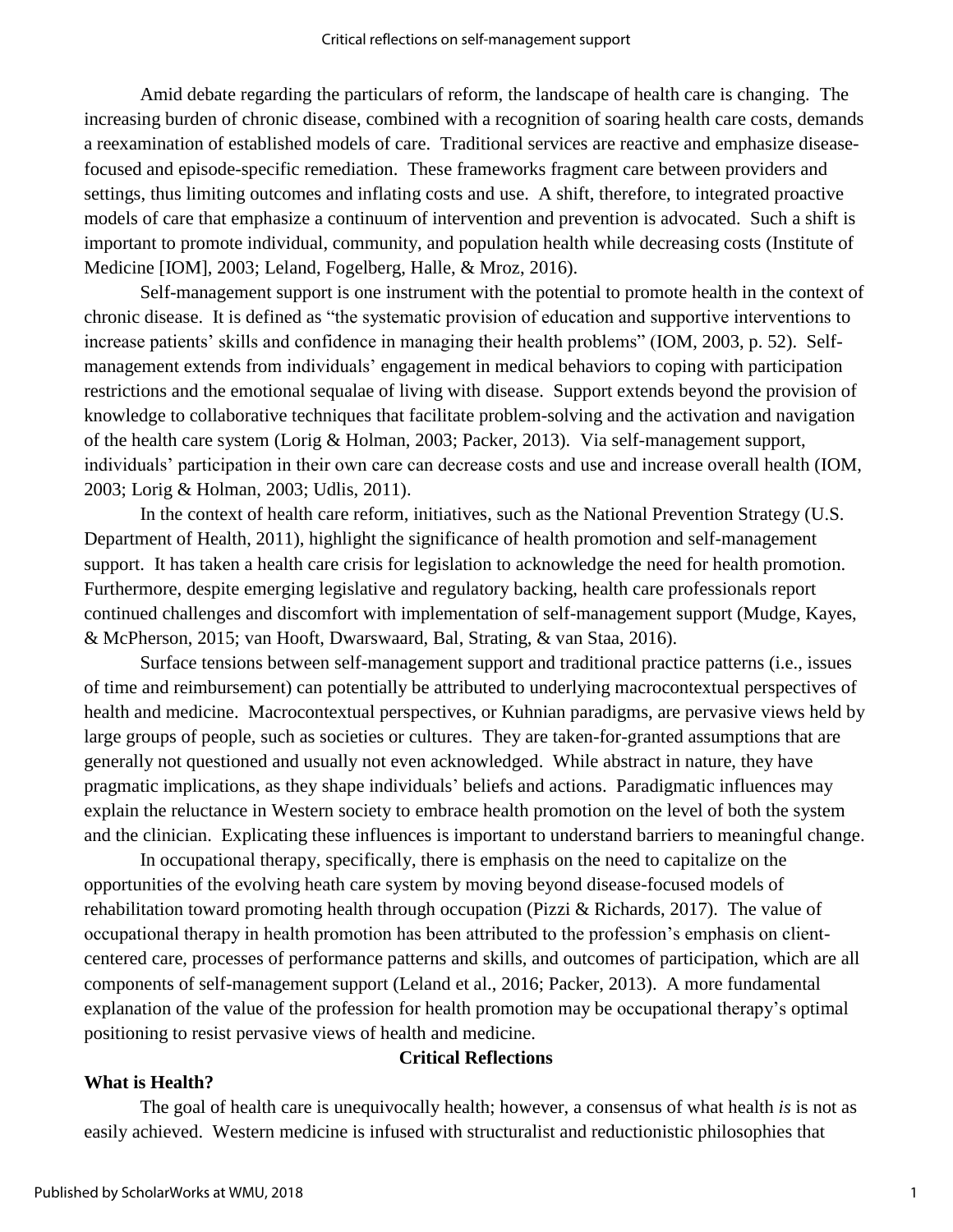#### THE OPEN JOURNAL OF OCCUPATIONAL THERAPY – OJOT.ORG

shape the traditional conceptualization of health as the absence of organic or physical pathology. Influenced by a Cartesian dichotomy, health thus excludes psychosocial influences and ultimately the human experience (Wilcock & Hocking, 2015). Critics of reductionistic views of health have advocated for more holistic definitions, such as that of the World Health Organization (WHO, 2014): "a state of complete physical, mental and social well-being and not merely the absence of disease or infirmity" (p. 1). The WHO's seminal definition moves beyond the physical body to encompass psychosocial elements. In addition, it views health not merely as an absence of a negative trait, but rather as the presence of a positive attribute of well-being. While there is considerable debate as to the definition of well-being, it may potentially be viewed as a state of optimization encompassing the totality of the human experience, including physical, mental, and social aspects (Wilcock & Hocking, 2015). While the WHO's definition rejects reductionistic views, it retains the traditional emphasis on organic pathology. The absence of organic pathology is a necessary and sufficient element of reductionistic definitions of health, and it remains necessary (although no longer sufficient) for the WHO's definition of health. The retention of the necessary criterion of absence of organic pathology is problematic for individuals with chronic conditions and diseases characterized by long-standing and often nonremediable physiological impairments. In addition, while the WHO's definition encourages a more holistic view of health, it predicates health on absolute or complete states of well-being, a utopian view that may not be realistically attainable (Wilcock & Hocking, 2015). Conceptualizations of health that are bound to the absence of physical impairments and/or necessitate an ultimate state of physical well-being are incompatible with ongoing disease states. Thus, such definitions significantly limit the potential of individuals with chronic disease to experience health.

Self-management support facilitates individuals' abilities to experience health even while living with disease. Therefore, the outcome of health in the context of self-management support is incommensurable with traditional views. As an intervention, self-management support, which does not aim for a cure, is devaluated when operating in the paradigms described in the previous paragraph. Even for clinicians who ostensibly use self-management support, reductionistic influences result in a disproportionate emphasis on strategies, such as medication adherence and exercise that targets body functions and structures (Packer, 2013). However, individuals report increased benefit from supportive interventions that also address the psychosocial sequalae of illness and the effects of disease on daily life (Dwarswaard, Bakker, van Staa, & Boeije, 2015). A focus on medical management in clinical practice is often simplistically attributed to reimbursement models that emphasize concrete and measurable outcomes. However, it is important to recognize that reimbursement models not only reinforce traditional paradigms but are also a product of those paradigms; thus, the problem of reimbursement is at its heart a problem of worldview.

While health in the context of self-management support does not align with traditional paradigms, it is compatible with an occupational perspective. An occupational perspective of health does not necessitate the absence of organic pathology and does not assume a utopian view. Consistent with a philosophical basis of pragmatism, it recognizes a capability-focused process of adaptation (Yerxa, 1992). It considers limitations in health in the context of Meyer's (1922) "*problems of living*" and "habit-deterioration" (p. 4). And it recognizes active involvement in occupation and the meaningful use of time which are elements of self-management, as a means of experiencing health (Meyer, 1922; Wilcock & Hocking, 2015). From an occupational perspective, health is not incompatible with the presence of disease and is a human experience that is possible, and indeed accessible, for all.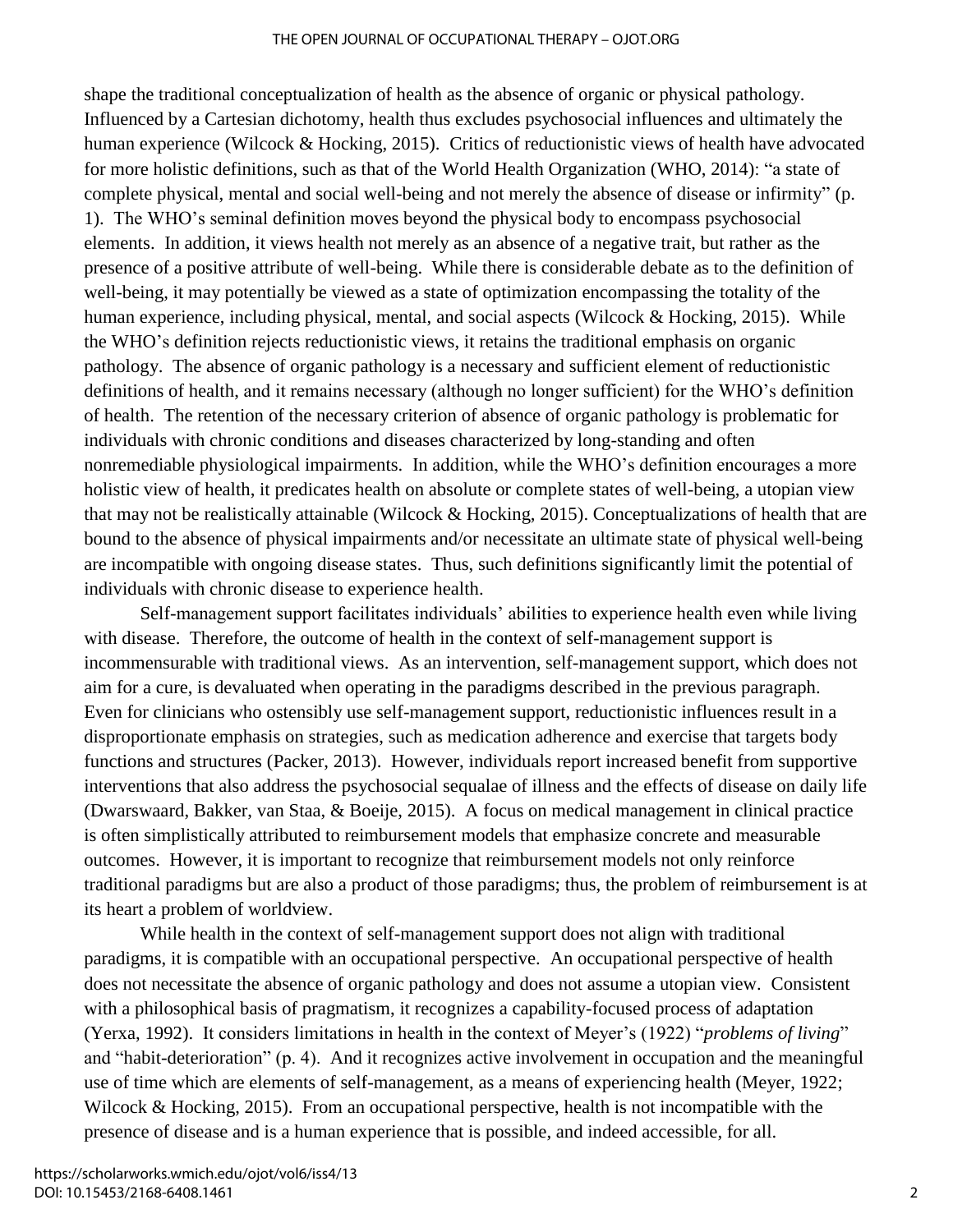#### **What is Medicine?**

Intertwined with questions surrounding the domain of medicine or health are questions about the rightful practice of medicine or care. Western health care is historically strongly embedded in paternalistic models in which an expert takes care of an individual (Katz, 1984/2002). Infusing the traditional worldview are power relations that expect the individual to obey the expert's orders. There are also strong moral obligations intrinsic to the relationship with the expert holding responsibility for the individual's well-being and the individual having a duty to comply. With the heightened significance of self-determination and autonomy in contemporary bioethics, the concept of informed consent has been added to the medical relationship. However, while clinicians continue to provide treatment in a traditional paradigm, individuals' involvement in care is limited to agreeing to an expert's prescription versus a true collaborative approach as embodied by self-management support (Katz, 1984/2002).

To embrace self-management support fully, clinicians must relinquish their sole possession of the expert role. They must recognize that, while they possess expertise in the disease, the individual possesses expertise in the experience of the disease. However, clinicians have trouble relinquishing control, even with an ethos of caring, as maintaining control in the medical relationship is perceived as beneficial for the individual (Mudge et al., 2015). Because of the pervasiveness of paternalistic views, even clinicians who use self-management support may still be operating in traditional models of control. They may use what they perceive as support; however, if the goal of the intervention is merely to facilitate compliance with clinicians' recommendations, the self has been stripped from selfmanagement and with it the full potential of the individual to experience health (Udlis, 2011). In fact, the pervasiveness of traditional paradigms is demonstrated through clinicians' reports that some individuals are incapable of engaging in self-management (Phillips, Short, Dugdale, Nugus, & Greenfield, 2014; van Hooft et al., 2016). Such a view fails to acknowledge that all individuals are selfmanaging, whether effectively or not (Lorig & Holman, 2003). Those who are living for extended periods with illness are inevitably engaging in their own medicine. Therefore, it is the individuals who clinicians perceive as incapable of self-management who may have the greatest need for selfmanagement support (Phillips et al., 2014; van Hooft et al., 2016). However, recognition of the ubiquitous nature of self-management is limited by the process of professionalization in which medicine was moved from the community to the institution. That shift also restricts individual activation, as it encouraged ceding of control to an expert with the expectation of obtaining a cure (Lorig & Holman, 2003). Therefore, the problem of control is multifaceted, with clinicians finding it difficult to relinquish control and individuals finding it difficult to accept control. A paradigm of health care compatible with self-management support necessitates a return from the sole domain of the medical expert to the domain of the individual, from the clinic to the community and the home.

While issues of control influenced by perspectives of paternalism limit the self in selfmanagement, barriers to the use of support also exist. Support is at odds with an individualistic culture, as its relational nature requires a high degree of collaboration and fluid boundaries of shared responsibility between parties. In an individualistic culture, therefore, self-management support is often limited to the clinician providing information and expecting the individual to be able to act independently on those facts (Mudge et al., 2015). While control may be partially ceded to the individual with such an approach, persistence of strict division of responsibility between the parties restricts support in its fullest sense. In fact, individuals with chronic disease engaged in self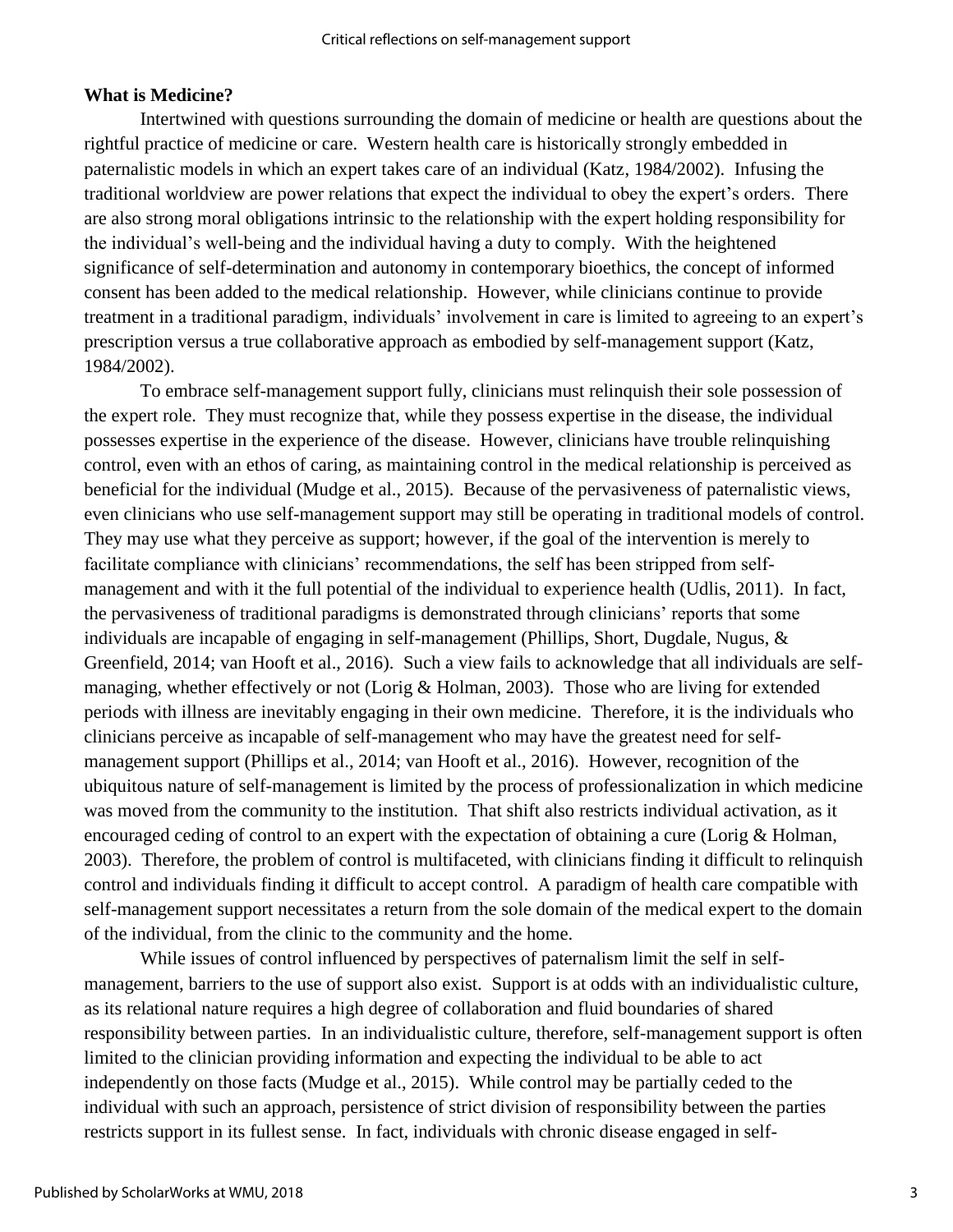management report the inadequacy of information provision and the need for additional relational support (Dwarswaard et al., 2015). The integration of relational support is further challenged by its intangible nature, which conflicts with the Western emphasis on the concrete and observable. Clinicians and even members of society perceive increased value in hands-on versus hands-off interventions. However, to actualize the full potential of self-management support for health promotion, clinicians must transition from doing to talking and "from talking to listening" (Mudge et al., 2015, p. 8).

Occupational therapy foundational principles are compatible with self-management support that incorporates both self and support, which empowers individuals to embrace personal definitions of health. The profession is grounded in client-centered practice and recognizes the expertise of individuals in living their lives (Gupta & Taff, 2015). Rooted in humanistic perspectives, occupational therapy believes in the individual as "an agent who is the author of health-influencing activity" (Yerxa, 1992, p. 79). Appreciating the agency of the individual, Meyer (1922) states, "Our role consists in giving *opportunities* rather than prescriptions" (p. 7). The idea of opportunity inherently acknowledges the self or an individual's will, recognizing his or her freedom to accept or reject versus a moral obligation to follow passively. Furthermore, the relational nature of support can be appreciated through an occupational lens in which the construct of self-management support is viewed as a co-occupation: an occupation that intrinsically involves interactive engagement (Pierce, 2009). In its purest form, selfmanagement support comprises an intricate and fluid "dance" between the parties where engagement by one agent is insufficient in the absence of engagement by the other agent (Pierce, 2009, p. 203). Thus, merely providing information without ensuring the individual can incorporate it into daily life is inadequate to meet the criteria of self-management support. Viewing self-management support as a cooccupation rejects an individualistic perspective of isolated and bounded responsibilities and shifts to a relational view where the actions of one agent are inherently and continuously influenced by the actions of the other.

#### **What is Good?**

Intertwined with questions about health and medicine are broader questions of what is good, a construct subject to ongoing debate by philosophers and ethicists. Although an extensive exposition is beyond the scope of this article, the good is inextricably intertwined with ethical considerations of selfmanagement support. The traditional Hippocratic oath enjoins nonmaleficence and beneficence, causing no harm and doing good, which are compatible with paternalism (Katz, 1984/2002). Therefore, decreasing clinician control with self-management raises serious ethical concerns, since relinquishing accountability may result in harm to individuals. The argument against self-management, however, is predicated on the assumption that the good is defined by the clinician's beliefs and professional norms (Dwarswaard & van de Bovenkamp, 2015). In this framework, a benchmark of self-management is often a dichotomous view of compliance with a clinician's recommendations versus a more fluid continuum of adaptation experienced in daily life (Mudge et al., 2015; Udlis, 2011). Thus, while ostensibly supporting self-management, clinicians may force their own definitions of self-management, imposing on the individual a value-laden good. However, autonomy, another bioethical principle, does not support a conceptualization of good as defined by another since it is inconsistent with selfdetermination. Therefore, embracing self-management support in a traditional worldview raises ethical tensions between the principles of autonomy and beneficence (Dwarswaard & van de Bovenkamp, 2015; Mudge et al., 2015).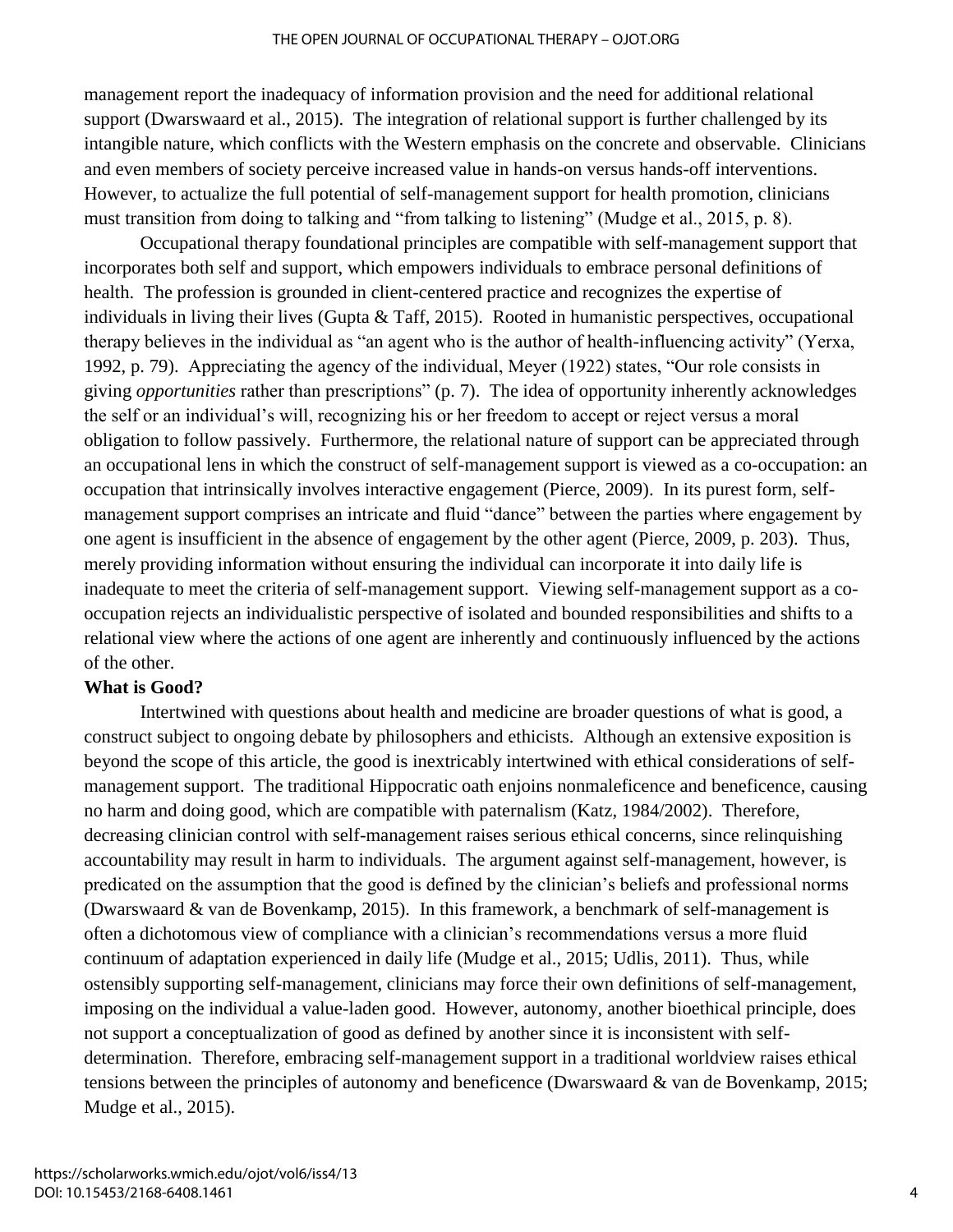Moving outside of traditional paradigms, self-management support may be understood as balancing and even blending autonomy and beneficence (Oprea, Braunack-Mayer, Rogers, & Stocks, 2010). The collaborative model of self-management support embraces a shared definition of the good through the expertise lent by each party. It appreciates the role of established clinical recommendations but also recognizes the unique and expert lived knowledge of the individual in determining the good. Such a view is consistent with occupational therapy's humanistic and agentic roots expounded earlier, as Meyer (1922) urges respect of "the native *capacities and interests* of the patient" (p. 7). Selfmanagement support "redefines patients' medical interests in terms of their broader life goals" (Oprea et al., 2010, p. 62). The good thereby shifts from an expert-determined disease-focused conceptualization to one consistent with Meyer's (1922) focus on "living" (p. 9). While self-management support does not impose the clinician's perception of good, neither does it abandon the individual to take control of his or her own care. Autonomy thus shifts from an individualistic view to a relational view of collaboration between clinician and individual (Katz, 1984/2002; Oprea et al., 2010). The clinician's responsibility is not lessened but instead is transformed from responsibility for the individual to responsibility to the individual (Dwarswaard & van de Bovenkamp, 2015). Thus, in the paradigm described in this paragraph, autonomy and beneficence are no longer at odds but rather complement each other to realize the good, or the individual's optimal experience of health as living.

#### **Implications for the Profession**

As elaborated in the previous section, traditional Western conceptualizations of health and medicine restrict the implementation of self-management support and its potential to promote health. In contrast, the compatibility of self-management support with foundational principles of occupational therapy may enable the profession to optimize health in individuals, communities, and populations. However, despite the alignment of self-management support with occupational therapy as a profession on a philosophical level, individual occupational therapists may face similar challenges in practice as clinicians from other professions.

The pervasiveness of macrocontextual perspectives of health and medicine affect both the power and status of health care professions as well as accepted practice models. Therefore, despite longstanding philosophical tensions with medicine, occupational therapists often align themselves with medical care to increase professional recognition and obtain necessary reimbursement (Gupta & Taff, 2015; Wilcock & Hocking, 2015; Yerxa, 1992). Working within medical models, occupational therapists' beliefs are implicitly shaped by traditional macrocontextual perspectives, which influence the prioritization of interventions in the constraints of limited time and resources.

Embracing the full potential of self-management support requires occupational therapists to resist macrocontextual perspectives of health and medicine. The first step to resistance is explicating the fundamental principles of a worldview, a process to which the current reflections contribute. The pervasiveness and normalization that characterize paradigmatic principles make visualization difficult. However, occupational therapists are optimally situated to see beyond the traditional paradigm since they have their profession's founding principles to draw on as an alternate worldview. Their preparation to transcend implicit biases that influence clinical practice patterns contributes to their ability to embrace self-management support in its fullest sense, thus augmenting the profession's value in health promotion.

To encourage resistance, individual clinicians should engage in critical self-reflection on their beliefs and clinical practices. In addition, educators should critically examine curricular components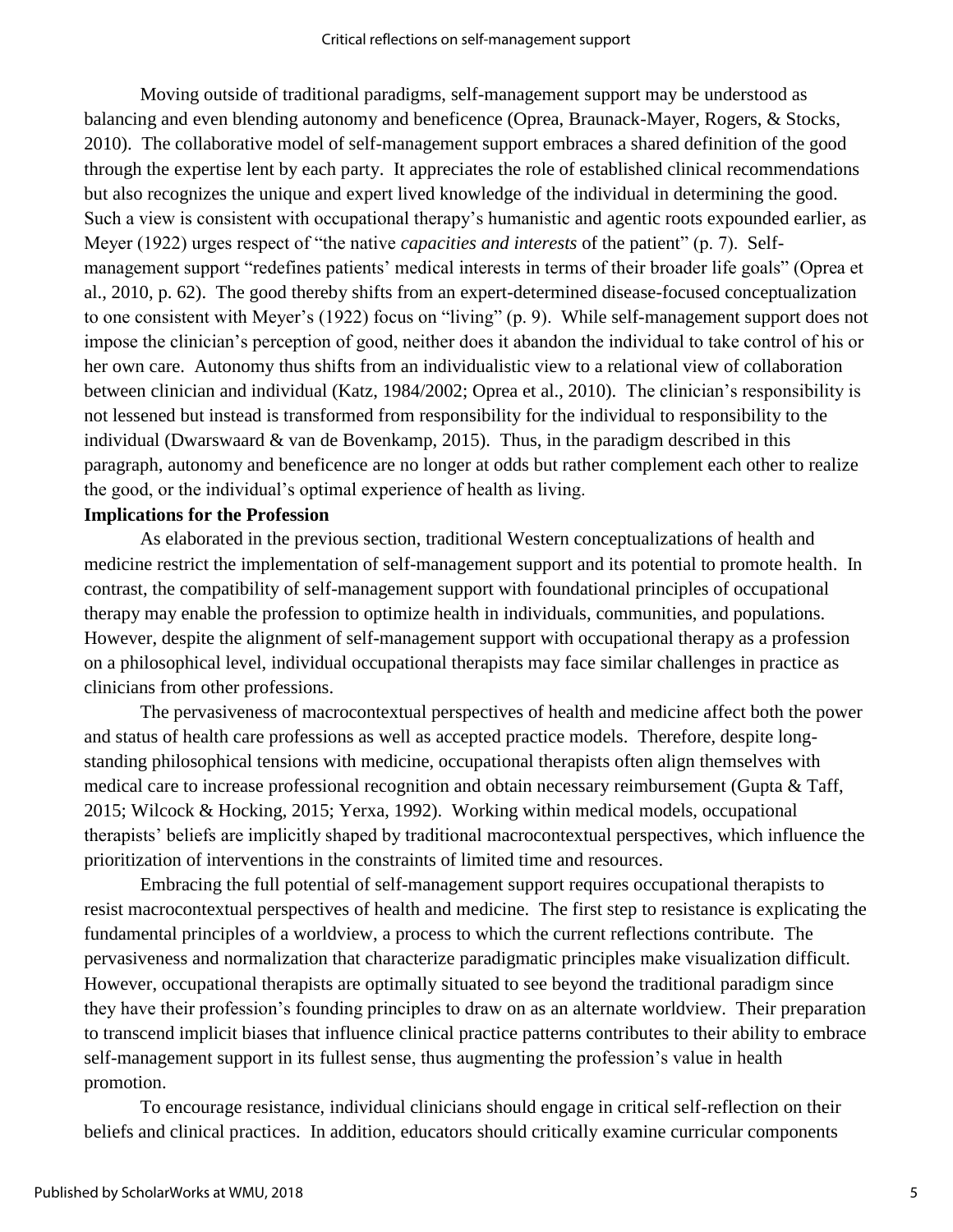and ensure that the professionalization of young members is consistent with the profession's founding principles. For example, prioritization of biomedical interventions over self-management support in professional training is itself a product of traditional paradigms. Such an emphasis both undermines the skilled nature of support and devaluates the intervention as noncurative. However, when viewing selfmanagement support as a co-occupation, the importance of training in supportive interventions cannot be underemphasized. Much as individuals require knowledge, skills, and confidence to engage in their part of management, clinicians require knowledge, skills, and confidence to engage in their role of supporter (Mudge et al., 2015; van Hooft et al., 2016).

While the present analysis is not intended to be an exhaustive treatise on philosophical and ethical influences on self-management support, it is hoped that these emerging critical reflections will contribute to the ongoing discussion of the unique value of occupational therapy for health promotion. Although aligning with medicine may be viewed as necessary for the short-term survival of the occupational therapy profession, such a position threatens the long-term viability of the profession by obscuring its distinct contributions (Gupta & Taff, 2015). By resisting macrocontextual perspectives of health and medicine, occupational therapists can embrace the full potential of self-management support as a means of facilitating an occupational perspective of health. Such an approach will not only benefit the individuals, communities, and populations they serve but also reinforce the value of the profession.

#### **References**

- Dwarswaard, J., Bakker, E. J. M., van Staa, A., & Boeije, H. R. (2015). Self-management support from the perspective of patients with a chronic condition: A thematic synthesis of qualitative studies. *Health Expectations*, *19*(2), 194-208. <https://doi.org/10.1111/hex.12346>
- Dwarswaard, J., & van de Bovenkamp, H. (2015). Selfmanagement support: A qualitative study of ethical dilemmas experienced by nurses. *Patient Education and Counseling*, *98*(9), 1131-1136. <https://doi.org/10.1016/j.pec.2015.05.017>
- Gupta, J., & Taff, S. D. (2015). The illusion of clientcentred practice. *Scandinavian Journal of Occupational Therapy*, *22*(4), 244-251. <https://doi.org/10.3109/11038128.2015.1020866>
- Institute of Medicine. (2003). *Priority areas for national action: Transforming health care quality.* Available from National Academies Press website: <https://www.nap.edu/index.html>
- Katz, J. (2002). *The silent world of doctor and patient*. Baltimore, MD: The John Hopkins University Press (Original work published 1984).
- Leland, N. E., Fogelberg, D. J., Halle, A. D., & Mroz, T. M. (2016). Occupational therapy and management of multiple chronic conditions in the context of health care reform. *American Journal of Occupational Therapy*, *71*, 1-6. <https://doi.org/10.5014/ajot.2017.711001>
- Lorig, K. R., & Holman, H. R. (2003). Self-management education: History, definition, outcomes, and mechanisms. *Annals of Behavioral Medicine*,

*26*(1), 1-7.

[https://doi.org/10.1207/s15324796abm2601\\_01](https://doi.org/10.1207/s15324796abm2601_01)

- Meyer, A. (1922). The philosophy of occupational therapy. *Archives of Occupational Therapy*, *1*(1), 1-10. Retrieved fro[m http://www.aotf.org/home](http://www.aotf.org/home)
- Mudge, S., Kayes, N., & McPherson, K. (2015). Who is in control? Clinicians' view on their role in selfmanagement approaches: A qualitative metasynthesis. *BMJ Open*, *5*(5), 1-11. <https://doi.org/10.1136/bmjopen-2014-007413>
- Oprea, L., Braunack-Mayer, A., Rogers, W. A., & Stocks, N. (2009). An ethical justification for the Chronic Care Model. *Health Expectations*, *13*(1), 55-64. [https://doi.org/10.1111/j.1369-](https://doi.org/10.1111/j.1369-7625.2009.00581.x) [7625.2009.00581.x](https://doi.org/10.1111/j.1369-7625.2009.00581.x)
- Packer, T. L. (2013). Self-management interventions: Using an occupational lens to rethink and refocus. *Australian Occupational Therapy Journal*, *60*, 1-2. <https://doi.org/10.1111/1440-1630.12032>
- Phillips, R. L., Short, A., Dugdale, P., Nugus, P., & Greenfield, D. (2014). Supporting patients to self-manage chronic disease: Clinicians' perspectives and current practices. *Australian Journal of Primary Health*, *20*(3), 257-265. <https://doi.org/10.1071/py13002>
- Pierce, D. (2009). Co-occupation: The challenges of defining concepts original to occupational science. *Journal of Occupational Science*, *16*(3), 203-207. <https://doi.org/10.1080/14427591.2009.9686663>